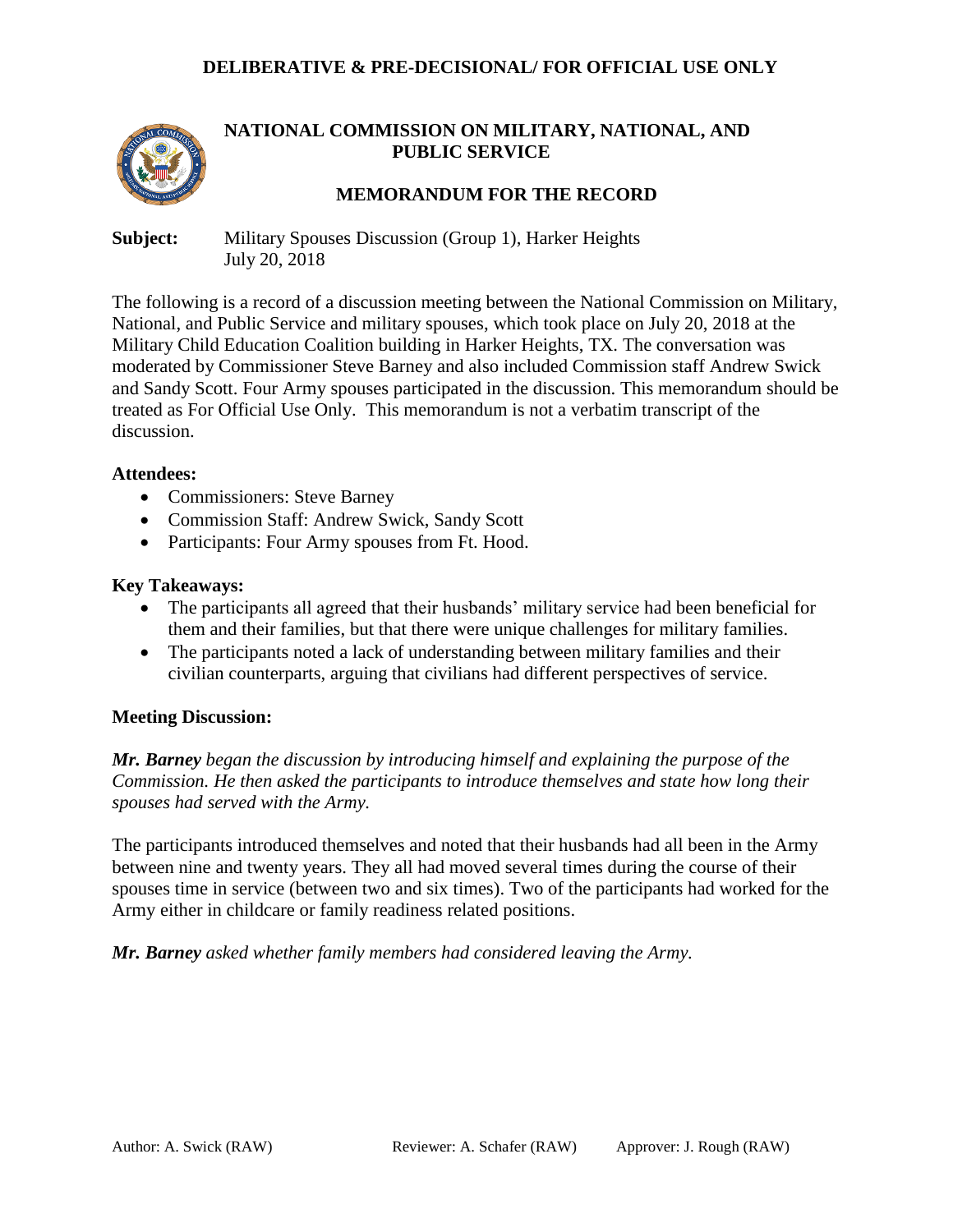# **DELIBERATIVE & PRE-DECISIONAL/ FOR OFFICIAL USE ONLY**

One participant stated that her family had considered leaving the Army around the ten-year mark due to pressures placed on the family—including stresses from multiple deployments—but had decided to stay in until the twenty-year mark for retirement and that they were currently planning their retirement and post-military lives.

## *Mr. Barney then asked another participant about what factors were leading her family to consider leaving the Army.*

The participant answered that as their kids get older, it has been harder for the family to deal with the impact of their father deploying. She noted that she and her husband have been asking whether they are getting as much out of the Army life as they could be getting from other lifestyles. The participant also stated that these decisions were made harder by the fact that she was not used to any other kind of lifestyle—a sentiment which all of the participants agreed with.

## *Mr. Barney then asked the participants with more experience (up to twenty years) in the Army whether these experiences were also familiar to them.*

A participant answered that when her husband had decided to switch to indefinite status in the military<sup>1</sup> it had been a relatively easy decision, given all of the pay and benefits provided by the Army. Now that they were reaching twenty years in the Army, however, she said that she was tired of being treated as the second or third priority by her husband. She stated that with the high operational tempo for those in Army leadership positions, there is not much time for the family.

Another participant observed that the twenty and ten-year marks were very similar inflection points, where the family has to decide whether to stay in the Army or move on. She noted that when her family was at the ten-year mark, they briefly lived in two separate locations in order to keep her kids in the same high school.

Another participant said that something similar had occurred with her family, and that it was difficult to live apart from her husband in a community that was not used to the military experience. She noted that it was a difficult experience for her children, and that she had decided with her husband to always live together as a family after that.

## *Mr. Barney then asked what the participants would like civilian families to know about them.*

One participant responded that she has "a lot to say about that" subject, while another participant was just visiting with her civilian friends and she found that she was not able to connect well with them.

l

 $1$  "Indefinite status" means there is no set end to an enlistment contract, such as with a 4-year enlistment.